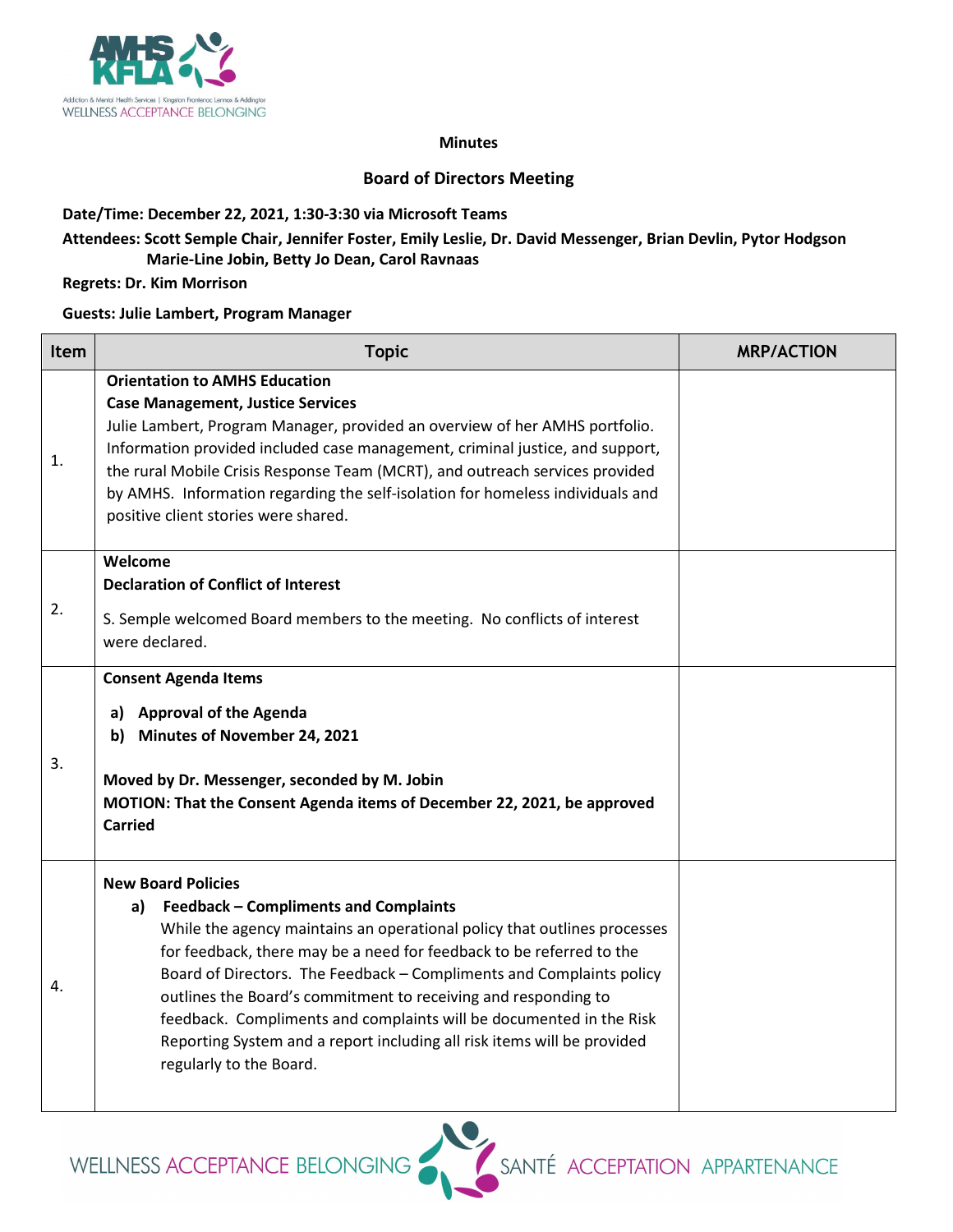| Item | <b>Topic</b>                                                                                                                                                                                                                                                                                                                                                                                                                                                                                                                                                                                                                                                                                                                                                                                                                                                                                                                                                                                                                                                    | <b>MRP/ACTION</b>                                                                        |
|------|-----------------------------------------------------------------------------------------------------------------------------------------------------------------------------------------------------------------------------------------------------------------------------------------------------------------------------------------------------------------------------------------------------------------------------------------------------------------------------------------------------------------------------------------------------------------------------------------------------------------------------------------------------------------------------------------------------------------------------------------------------------------------------------------------------------------------------------------------------------------------------------------------------------------------------------------------------------------------------------------------------------------------------------------------------------------|------------------------------------------------------------------------------------------|
|      | A recent complaint regarding clients at AMHS properties has provided<br>AMHS a chance to make improvements in processes in dealing with such<br>complaints which include:<br>The police have been provided a list of AMHS properties and are<br>٠<br>encouraged to contact the agency when they receive a<br>complaint.<br>The AMHS Property Operations Manager (who is the agency<br>$\blacksquare$<br>landlord) will carry copies of the complaint form to be available<br>as needed<br>A review of the Agency Website to ensure feedback forms are<br>٠<br>easily accessible<br>AMHS is investigating having a neutral $3rd$ party to act as a liaison<br>٠<br>officer.<br>P. Hodgson suggested looking at a parallel process around community<br>building and engagement where the agency has properties that could<br>build good relationships with neighbours.<br>b) Conflict of Interest<br>This Conflict of Interest Policy applies to all directors, including ex officio<br>directors. Directors will ensure that their actions and behaviours are in | <b>Conflict of Interest Policy</b>                                                       |
|      | compliance with the By-laws of the Corporation and disclosure of any<br>conflict of interest is made as soon as it is known in accordance with<br>Article 6.10, Disclosure of Interest.<br>Moved by Dr. Messenger, seconded by J. Foster<br>Motion: That the Feedback - Compliments and Complaint and the Conflict of<br>interest Policies be approved.<br><b>Carried</b>                                                                                                                                                                                                                                                                                                                                                                                                                                                                                                                                                                                                                                                                                       | needs to be formatted                                                                    |
| 5.   | Work plan for 2022<br>B. Dean and C. Ravnaas introduced a draft Board work plan for 2022, seeking<br>Board discussion and input. The background, current status, and possible items<br>for the work plan were discussed including adding risk reporting. The December<br>28, 2022, meeting date will be rescheduled.<br>Discussion ensued regarding review of the Board Membership and succession<br>planning. Timing of reaffirming or appointing AMHS Board members may not<br>align with cross-appointments from other agency Boards. AMHS Bylaws are<br>important in the context of the makeup of the Board.                                                                                                                                                                                                                                                                                                                                                                                                                                                | Provide a new December<br>Board meeting date<br>Dates to be updated on the<br>work plan. |
|      |                                                                                                                                                                                                                                                                                                                                                                                                                                                                                                                                                                                                                                                                                                                                                                                                                                                                                                                                                                                                                                                                 | Board to consider engaging<br>a corporate lawyer to                                      |

WELLNESS ACCEPTANCE BELONGING<br>SANTÉ ACCEPTATION APPARTENANCE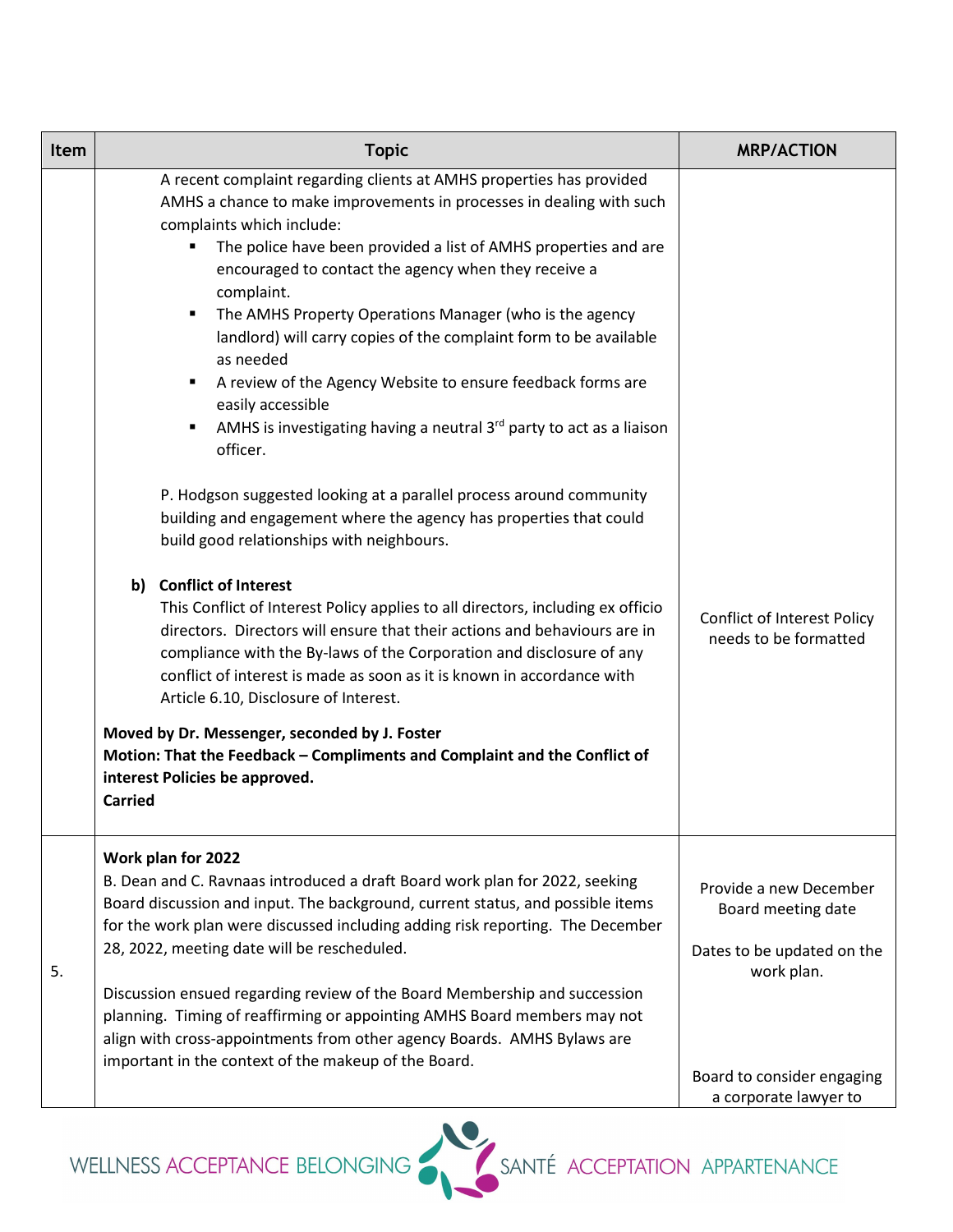| <b>Item</b> | <b>Topic</b>                                                                                                                                                                                                                                                                                                                                                                                                                                                                                                                                                                       | <b>MRP/ACTION</b>                                                                                                                                                                                                    |
|-------------|------------------------------------------------------------------------------------------------------------------------------------------------------------------------------------------------------------------------------------------------------------------------------------------------------------------------------------------------------------------------------------------------------------------------------------------------------------------------------------------------------------------------------------------------------------------------------------|----------------------------------------------------------------------------------------------------------------------------------------------------------------------------------------------------------------------|
|             | The Not for Profit Corporations Act provides 3 years for the agency to be in<br>compliance with new changes. B. Dean suggested the Board consider engaging a<br>corporate lawyer to support the agency being in compliance with the Act and any<br>changes to the AMHS Bylaws regarding the structure of the AMHS Board.<br>More discussion is required around succession planning. Discuss at another<br>meeting or a subcommittee could be formed to review this item.<br>A policy review schedule could be added to the work plan.<br>Moved by J. Foster, seconded by E. Leslie | support compliance with<br>Not For Profit Act and<br>potential changes to the<br>Bylaws regarding structure<br>of the Board<br>Bring forward succession<br>planning to a future<br>meeting or convene a<br>committee |
|             | Motion: That the Work Plan 2022 be approved.<br><b>Carried</b>                                                                                                                                                                                                                                                                                                                                                                                                                                                                                                                     |                                                                                                                                                                                                                      |
| 6.          | <b>Board to Board:</b><br><b>Update on activities</b><br>S. Semple, B. Dean, and C. Ravnaas attended the Kingston Community<br>Health Centre (KCHC) Board of Directors meeting and presented an overview<br>of AMHS. KCHC will attend a future AMHS Board meeting to present<br>information about their agency.<br>S. Semple has also met with Board Chairs from Kingston Health Sciences<br>Centre and Providence Care.                                                                                                                                                           |                                                                                                                                                                                                                      |
| 7.          | <b>Joint Executive Directors' Report</b><br>B. Dean and C. Ravnaas provided an overview of their Joint Executive Directors'<br>Report which included information on planning and activity updates as well as<br>work on the Culture, Values, and Engagement Project. Board members were<br>informed of the current financial status, service statistics, and current risks.<br>A discussion was held on AMHS vaccination status which currently follows MoH<br>Directive 6. Board members shared their support for a full vaccination policy.                                      |                                                                                                                                                                                                                      |
| 8.          | <b>Other/New Business</b><br>a)<br>b)                                                                                                                                                                                                                                                                                                                                                                                                                                                                                                                                              |                                                                                                                                                                                                                      |
| 9.          | <b>Round Table</b>                                                                                                                                                                                                                                                                                                                                                                                                                                                                                                                                                                 |                                                                                                                                                                                                                      |

WELLNESS ACCEPTANCE BELONGING<br>SANTÉ ACCEPTATION APPARTENANCE